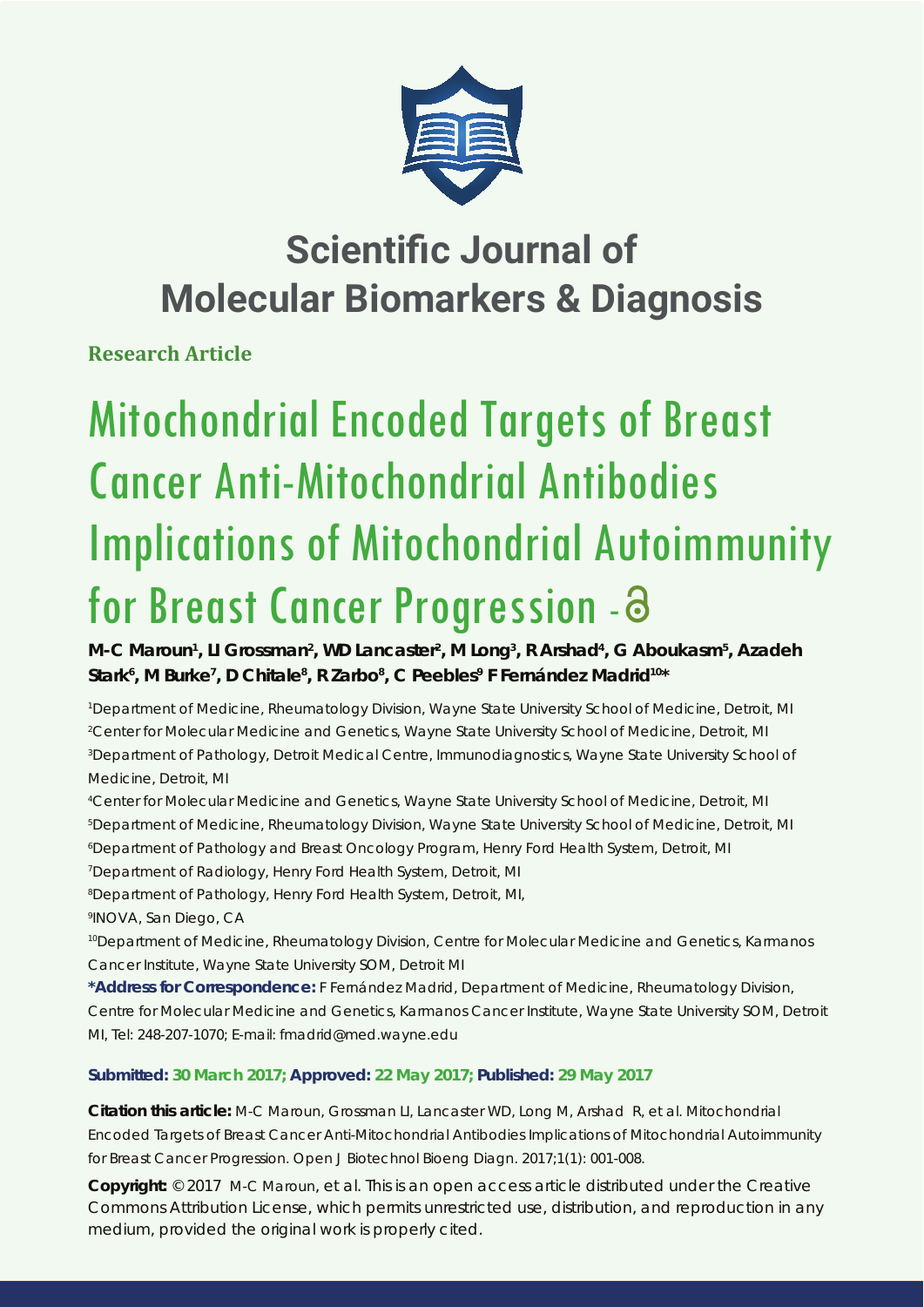**KEYWORDS:** Anti-mitochondrial antibodies; Mitochondrial autoimmunity; Electron transport chain; Breast cancer progression

# **INTRODUCTION**

The association of auto-antibodies with the diagnosis of Breast Cancer [BC] and other cancers has been widely reported, but they have long been regarded as the expression of non-specific autoimmunity unrelated to cancer. Multiple studies have demonstrated that the majority of auto-antibodies in cancer sera target a vast group of cellular antigens called Tumor-Associated Antigens (TAAs) [1,2]. Recently, in a comprehensive study of auto-antibodies detected in patients with Infiltrating Ductal Carcinoma (IDC) and Ductal Carcinoma in Situ (DCIS) of the breast, we reported evidence that auto-antibodies in BC are not epiphenomena and suggested that they may participate in the carcinogenic process [3]. In that work we identified auto-antibodies in BC sera recognizing antigens located in mitochondria, centrosomes, nucleoli, centromeres, spindle apparatus, and the cytoskeleton, reminiscent of the autoimmune response characteristic of the Rheumatic Autoimmune Diseases  $(RADs)$  [4]. In particular, using immunofluorescence (IFA), we reported that high titre AMAs can be consistently detected in BC sera and in a small number of sera from healthy women [3]. AMAs are not known to occur in any disease other than the autoimmune diseases Primary Biliary Cholangitis (PBC) [5] and Pemphigus Vulgaris (PV) [6]. Since we have identified the punctate cytoplasmic auto-reactivity in a group of BC and non-cancer control sera as mitochondrial in origin (Figure 1) but could not determine the nature of the antigens using IFA [3], we proceeded to validate the serum mitochondrial auto-reactivity by identifying the mitochondrial gene products recognized as foreign by the immune system. Here, we report that BC sera contain AMAs targeting several enzyme components of the Electron Transport Chain (ETC) and other gene products encoded by mtDNA. We provide evidence that these AMAs found in BC sera reflect mitochondria autoimmunity, and discuss the implications of immune recognition of these mitochondrial antigens as foreign in the context of breast cancer progression. Part of these data has been reported in abstract form [7].

# **MATERIAL AND METHODS**

#### **Human subject**

We used prospectively obtained sera prior to any treatment from a cohort of 100 cases of IDC of the breast, diagnosed by pathologic



**Figure 1:** Mitochondrial auto-reactivity in BC and non-cancer sera IFA of a serum from a patient with IDC of the breast [A] showing cytoplasm studded with stained mitochondria. [B] Shows an occasional BBD control serum with mitochondrial staining on HEp-2 cells [dilution 1:500 in both A and B].

exam from a population of women  $\geq$  40 years of age undergoing annual screening mammography with Breast Imaging Reporting and Data System4 [BI-RADS4] assessment at Henry Ford Health System (HFHS). Prospectively obtained sera from 100 healthy women with biopsy-proven benign breast disease (BBD) and no cancer were used as controls. The demographic characteristics of cases and controls have been reported [3]. The study had approval from the HFHS and Wayne State University IRBs. Each of these women was invited to donate a 10 ml blood sample after signing an informed consent.

#### **Construction of a T7 cDNA-displayed multi-human BC cell line library**

A random primer T7 cDNA library was constructed by directional cloning of randomly primed cDNA from 7 human breast carcinoma cell lines: SUM 44, SUM 102, SUM 149, SUM 159, MCF-7, SKBR, and T47D into a T7 phage display vector using T7 Select 10-3b vector and the Orient Express cDNA library construction system (Novagen, Billerica, MA, US) according to the manufacturer's instructions. Since the commercially obtained libraries are usually derived from a single malignant tumor, given the heterogeneity of BC [8], we constructed a multi-human BC cell line cDNA library. Total RNA from the BC cell lines was isolated using a RiboPure™ Kit (Ambion, Austin, Texas TX, USA) according to the manufacturer's instructions. For the construction of a T7 phage display cDNA library, poly(A)+ RNA was isolated from a pool of 1 mg total RNA using Straight A's mRNA Isolation System, and then the T7 Select ® 10-3 Orient Express™ cDNA Cloning System. Random primers were used for the construction of the cDNA library and for the screening system as described (Novagen, Billerica, MA, USA). In brief, 4 μg poly  $(A)^+$  RNA was reverse transcribed into double stranded cDNA. After flushing the cDNA ends, ligation of the cDNA with directional EcoR I/ Hind III linkers, digestion of the cDNA by EcoR I/ Hind III, and cDNA size fractionation, the prepared cDNA was inserted into the T7 Select 10-3 vector. The phage display cDNA library was constructed by packaging in vitro and plate proliferation. Plaque assay and PCR were used to evaluate the library. The resulting phage library contained 4.5×10<sup>6</sup> independent clones as determined by plaque assays. The library was amplified once by plate lysate amplification resulting in the phage titre of  $4.3 \times 10^{10}$  pfu/ml. After elution with Phage Extraction Buffer (20 mm Tris-HCl, pH 8.0, 100 mm NaCl, 6 mm MgSO<sub>4</sub>), the eluate was centrifuged and stored at −80°C. The insert size of individual clones of the complete library was analyzed by PCR with the forward primer 5'-GGAGCTGTCGTATTCCAGTC-3' and the reverse primer 5'-AACCCCTCAAGACCCGTTTA-3'.

## **Bio-panning of the cDNA library**

A pool of sera from cases of BC [IDC and DCIS of the breast] and sera from healthy women displaying high titre  $[2 1:320 - 640]$ AMAs by IFA on HEp2-cells [3] was used for bio-panning the T7 cDNA library. A / G agarose beads (Santa Cruz Biotech, Santa Cruz, California CA, USA) were washed three times with PBS (50 mm sodium phosphate, pH 7.4, 0.15 M NaCl) and re-suspended in PBS plus 1% BSA before use. The A/G agarose beads were incubated with 100 μl of a 1:50 dilution of the pool of cloning sera for 1 h at 4°C, washed with PBS, and incubated overnight at 4°C with the single T7 phage display library constructed from the seven BC cell lines. Beads were then washed with PBS plus 1% Tween 20 and used to infect *Escherichia coli* strain BLT5403. The culture was shaken until lysis, clarified by centrifugation, and the supernatant was subjected to up to 5 rounds of bio-panning.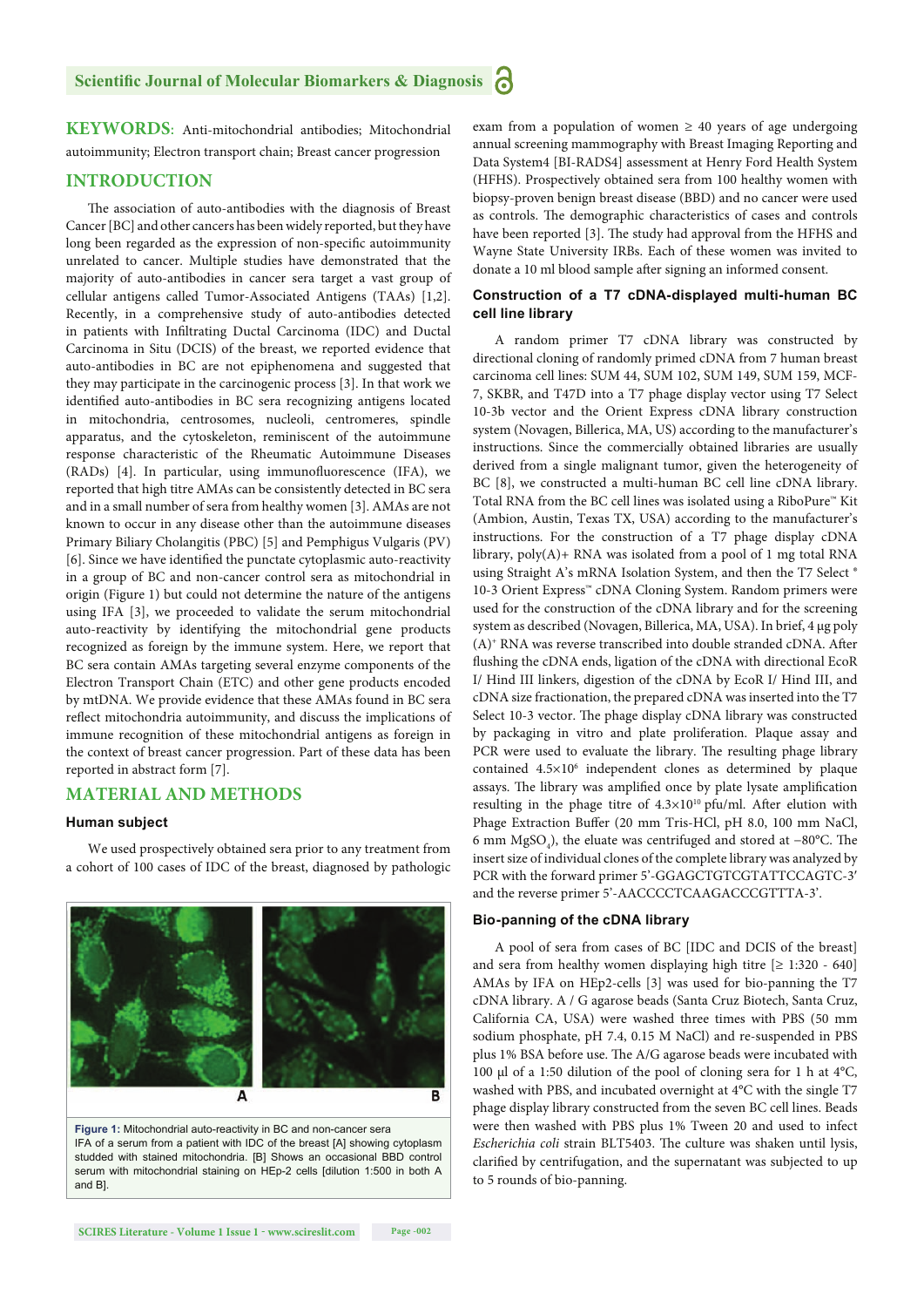## **Identifi cation of phage-displayed tumor-associated proteins**

Phage clones were isolated and the cDNA inserts were PCRamplified using the T7 phage vector primer. Sequences of unique clones were checked for open reading frame status in the T7 expression vector. To identify potential auto-antigens that could help discriminate between cases and controls, the phages recognized by serum antibodies were amplified after up to 5 rounds of bio-panning, and 868 distinct clones recognized by BC sera were assembled as a microarray. Plaque-pure phages were grown to high titre in bacterial cultures that were incubated until complete lysis. Supernatants collected after a 10 min,  $10,000 \times g$  spin were arrayed in 384 well microtiter dishes. The entire 868 phage library was spotted in triplicate onto Epoxysilane-coated slides at a concentration of 1:2 phages: PATH buffer ratio, which produced an optimal print. Development and quantification of the auto-antigen microarray were performed as before [9]. Individual reactive phages were lifted onto a nitrocellulose membrane to detect differences in antibody reactivity among BC and non-cancer BBD sera. The plaque-lifted membranes were blocked with 2.5 % BSA in  $1 \times T$ BST for 1h at room temperature and incubated at 4°C overnight with serum from BC patients or pooled normal sera (1:100) that were not used in the immune screening procedure. The membranes were incubated with anti-human HRPconjugated secondary Ab. The signals were detected with enhanced chemiluminescence as previously described [9].

# **Gene Ontology [GO] analysis**

BLAST/ BLAT [10,11] output from the auto-antigen microarray analysis was used to generate a gene list used as input for GO analysis using R. An R package, called bio-mart, is a collection of databases implementing the Bio-Mart software suite (http://www.biomart.org). The use of this package in R enables retrieval of large amounts of data with a simple query. This package (Bio-conductor version: Release (3.2): Steffen Durinck biomartdev@gmail.com, Wolfgang Huber) was used for the GO analysis. The analysis created a text file of GO identifiers corresponding to the input gene list. Sequences with no significant similarity were not included in the analyses. From the 868 phage sequences recognized by BC sera on the auto-antigen microarray, 547 phage sequences showing single bands by PCR were successfully mapped to functional HGNC (Hugo Gene Nomenclature Committee) symbols [12].

#### **Statistical Analysis**

The statistical significance of the reactivity of the AMAs with BC diagnosis was calculated individually. PCR, sequence analyses, homology searches, hybridization of the printed page on glass slides, and development of the auto-antigen microarray and data pre-processing were performed as reported [9]. Briefly, the array background intensity was subtracted from the foreground intensity. Negative values were replaced by a value equal to half the minimum positive value. The within array median normalization was used on the log2 ratios of red and green intensities. Replicated spots for the same marker were then summarized using median intensities. Student's Ttest was used for identifying the markers that differentiate between the IDC and the control group. After identifying informative phages, the corresponding cDNA inserts were amplified by PCR using primers flanking the insertion site and sequenced by a commercial laboratory (Genewiz, South Plainfield, NJ). The sequences deduced from the cloned cDNA were searched for vector contamination in the NCBI-Vee Screen and the vector related sequences were eliminated. Sequences were also screened on RepeatMasker.org to eliminate repetitive sequences. The GenBank database was searched for sequence homology to the identified cDNA sequences using the Basic Local Alignment Search Tool [BLAST] program [10]. Only the correct ORF-encoded proteins were identified by comparison with known sequences in the GenBank database. Homologies detected by BLASTn, BLASTx or tBLASTx were used and the smallest E values were recorded and conserved domains in the query sequences were determined. All the results from homology searches were confirmed by BLAST-like alignment tool [BLAT] [11].

## **RESULTS**

We had previously validated the mitochondrial nature of the autoreactivity to mitochondrial antigens detected by IFA by reacting BC sera on mitochondria-rich rodent tissue sections of stomach parietal cells and renal proximal tubuli [3]. To further validate our findings, we proceeded to identify the mitochondrial proteins targeted by AMAs by immune screening a T7 phage cDNA expression library constructed with mRNA obtained from seven established BC lines (see Methods). Our approach to identify mitochondria-related antigens in the cDNA library was to use BC sera containing high titre AMAs (≥ 1:320-640 dilution) detected by IFA for bio-panning the multi-human BC cell line cDNA library (Figure 1). Sera showing the presence of auto-antibodies of unknown specificity have been used successfully for immune screening cDNA expression libraries in order to isolate the putative TAAs  $[4,9]$ . This was followed by auto-antigen microarray construction, hybridization with sera from cases of BC and non-cancer controls, and development of the microarray as described [9]. From 547 Expressed Sequence Tags [ESTs] successfully mapped to Hugo Gene Nomenclature Committee [HGNC] symbols, 184 were unique gene products with significant immunochemical reactivity with BC sera. The putative tumorassociated clones were selected by plaque lift after immunodetection. From these unique gene products, 87 phages had sequences encoded by mtDNA, including 67 phages for ND5 [13], and one clone each of 16S rRNA (MTRNR2) [14], MT-ATP6 [15], and MT-COX1 [16]. The Gene Ontology [GO] analyses of the putative tumor associated clones targeted by auto-antibodies in BC sera showed that auto-reactivity was not restricted to mitochondrial specificities (Figure 2). Among the selected clones, a group of phages was found to express in-frame proteins encoded by mtDNA (Tables 1,2), whereas another group of phages expressed mitochondrial proteins encoded by nDNA, which will be the subject of a separate report. In this work we report the molecular characterization of the cloned ESTs identical to in-frame proteins encoded by mtDNA. The cloned phages are listed in table 1 and their respective reactive mitochondrial sequences encoded by mtDNA and targeted by AMAs are shown in table 2 [13,15-17]. Table 1 also shows that all the enzyme components of the complex I, IV and V targeted by AMAs in BC sera have evolutionary conserved domains. It is likely that the predominance of mitochondrial signatures in the repertoire identified by auto-antibodies in the cDNA library was influenced primarily by the selection of BC sera rich in AMAs for biopanning the cDNA library. The sequences reported in table 2 as well as all sequences cloned from the cDNA library were linear stretches of nucleotides encoding for reactive amino acid sequences. A notable finding from bio-panning the cDNA library was the identification of 67 clones highly homologous to ND5. Immunodetection of ND5-expressing phages and immunoblots confirmed the antibody reactivity to ND5. IBs developed with a specific polyclonal ND5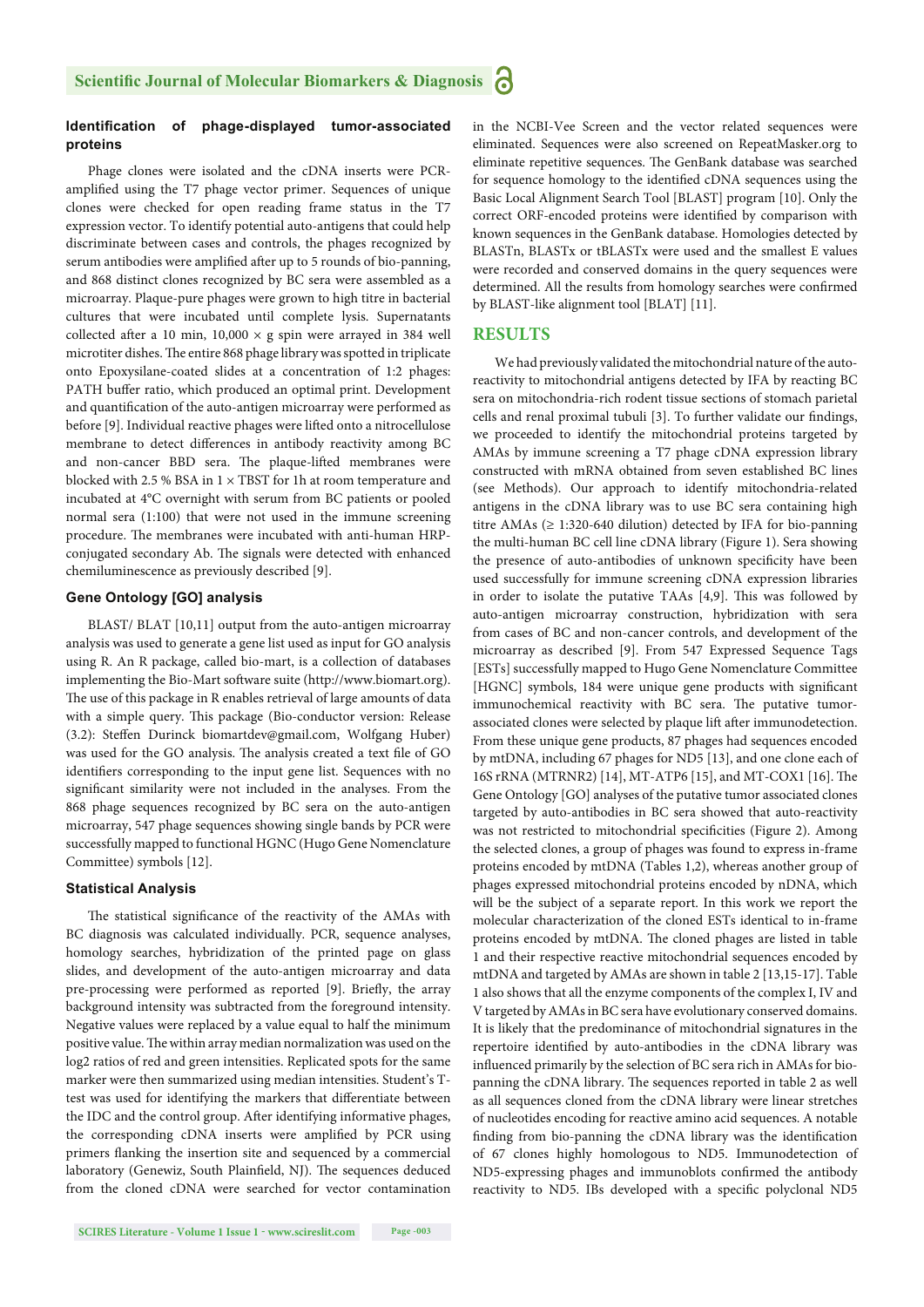antibody and with BC sera containing AMAs showed high binding capacity of ND5 antibodies and BC sera containing AMAs (Figure 3A and 3B). In contrast, ND5-expressing phages had negligible binding capacity with non-BC sera (Figure 3C).

# **DISCUSSION**

In this work we report the molecular characterization of the ESTs cloned by bio-panning of a cDNA library with BC sera, identical to in-frame proteins encoded by mtDNA. The findings reported in Tables 1 and 2 validate the mitochondrial reactivity of AMAs in BC sera that was previously determined by IFA [3]. AMAs can be found sporadically in the sera from patients with some of the RADs but they have not been found consistently in any other disease [18] except for PBC and PV. AMAs are known to be present in the sera from patients with PBC, an autoimmune liver disease [5], and in the sera of patients with PV, an IgG autoantibody-mediated skin disease caused by a loss of epidermal cohesion and manifested by progressive blistering and non-healing erosions [6]. In PBC the diagnostic value of AMAs targeting the nuclear DNA-encoded 2-oxoglutarate dehydrogenase complex E2 is established as specific serologic markers of the disease [5]. In addition, there is evidence that auto-antibodies generated through somatic mutations are instrumental in producing loss of keratinocyte cell adhesion in PV [19]. It is important to note that the AMAs in BC sera target different mitochondrial specificities than those characteristic of PBC [5] or targeted by auto-antibodies in PV  $[6,19]$ . Our findings suggest that mitochondria autoimmunity



**Table 1:** Identity of the components of complexes I, IV and V of the ETC cloned

| from a T7 cDNA library. |        |              |                     |                |
|-------------------------|--------|--------------|---------------------|----------------|
| Antigen                 | Phage# | Homology [p] | <b>BC Assoc [p]</b> | GenBank ID [%] |
| ND4 [13]                | 249    | 8.00E-36     | 0.0007              | AIH15109.1     |
| NAD4L [17]              | 547    | 0.001        | 0.0004              | ALS48800.1     |
| ND5 [13]                | 182    | 2.00E-43     | 0.0005              | AIH15110       |
| ND6 [17]                | 800    | 1.00E-11     | 0.001               | AEP2381.2      |
| COX1 [16]               | 610    | 5.00E-11     | $1.00E - 03$        | ADW26288.1     |
| MT-ATP6 [15]            | 194    | $9.00E-16$   | $1.00E - 07$        | AAZ02924.2     |

ND4, NADH dehydrogenase subunit 4; NAD4L, NADH dehydrogenase subunit 4L; ND5, NADH dehydrogenase subunit 5; ND6, NADH dehydrogenase subunit 6; COX1, Cytochrome *c* oxidase subunit 1; MT-ATP6, mtDNA-encoded ATP synthase 6; BC Assoc *[p],* Breast cancer association *[p].*

**Table 2: mtDNA** sequences of cloned phages encoding the enzyme components of mitochondrial complexes I, IV and V.

*P*# 249: ND4 Sequence [Conserved Domain Oxidored\_q1 superfamily]

AATATGACTAGCTTACACAATAGCTTTTATAGTAAAGATACCTCTTTACGG ACTCCACTTATGACTCCCTAAAGCCCATGTCGAAGCCCCCATCGCTGGGT CAATAGTACTTGCCGCAGTACTCTTAAAACTAGGCGGCTATGGTATAATAC GCCTCACACTCATTCTCAACCCCCTGACAAAACACATAGCCTACCCCTTC CTTGTACTATCCCTATGAGGCATAATTATAACAAGCTCCATCTGCCTACGA CAAACAGACCTAAAAGCTTGCGGCCGCACTCGAGTAACTAGTTA

P# 547: NAD4L Sequence [Conserved Domain Oxidored q2 superfamily] CTATNATGAACAGANATAGNATTATTCCTTCTAGGCATATGACGGAGGNT AGGNNGNGTGAGCGATATACTAGTATTCCTANAAGTGAGATGTACCATAA **CCGNCTCCCT** 

*P*# 182: ND5 [Conserved Domain NADH5\_c superfamily]

CGATTCAGCGTTTTGGCTCGTAAGAAGGCCTAGATAGGGGATTGTGCGG TGTGTGATGCTAGGGTAGAATCCGAGTATGTTGGAGAAATAAAATGTGCA TAGTGGGGATTTTATTTTAAGTTTGTTGGTTAGGTAGTTGAGGTCTAGGGC TGTTAGAAGTCCTAGGAAAGTGACAGCGAGGGCTGTGAGTTTTAGGTAGA GGGGGATTGTTGTTTGGAAGGGGGATGCAGGGGAAAGCT

*P*# 800: ND6 [Conserved Domain PRK06433 superfamily]

ACCTCAACCCCTGACCCCCATGCCTCAGGATACTCCTCAATAGCCATCG CTGTAGTATATCCAAAGACAACCATCATTCCCCCTAAATAAATTAAAAAAA CTATTAAACGCTTGAAT

*P*# 610: COX [Conserved Domain Heme-Cu\_oxidase\_I super family] GGAGGTGAAATATGCTCGTGTGTCTACGTCTATTCCTACTGTAAATATAT NGGTGTGCTCACACGATAAACCCTAGGAAGCCAATTGATATCATAGCTCA GACCATACCTATGTATCCAAAGCTTGCGGCCGCACTCGAGTAACTAGTTA ACCCCTTGGGGCCTCTAAAC

P# 194 MT-ATP6 [ Conserved Domain] ATP synth 8 superfamily CTTTAGTGTTGTGTATGGTTATCATTTGTTTTGAGGTTAGTTTGATTAGCAT TGTTGGGTGGTGATTAGTCGGTTGT

Mitochondrial antigens as in Table 1; *P#*, phage number

targeting key components of the ETC and other mitochondrial gene products are a feature of BC not found in the diseases reported to be associated with AMAs. These findings raise important questions related both to the possible causes of the immunogenicity of mitochondrial proteins and to whether mitochondrial autoimmunity participates in BC progression.

#### **Why is mitochondrial autoimmunity found in breast cancer?**

AMAs have been found in the serum of women with BC that are not present in the serum of women who do not have BC, and that are present at lower levels if at all in the serum of women with BBD. We propose two possible explanations for these findings that are not mutually exclusive. The first is that mitochondrial auto-reactivity is the reflection of autoimmunity triggered by mitochondrial TAAs. It is notable that immune-screening of a cDNA library of potential BC antigens with BC sera containing AMAs led to the cloning of ESTs with identity to 6 of the 13 subunits of the ETC encoded by mtDNA, including four of the 7 subunits in complex 1. The high evolutionary conservation of the enzyme components of the ETC and of the complex V genes listed in tables 1 and 2 supports the autoimmune nature of this process. Bearing on this suggestion, an *in silico* study of large antigen sets by Backes, et al. [20]. provided evidence that proteins that are evolutionary conserved show specific sequence motifs and are more likely to become immunogenic In addition, in the RADs there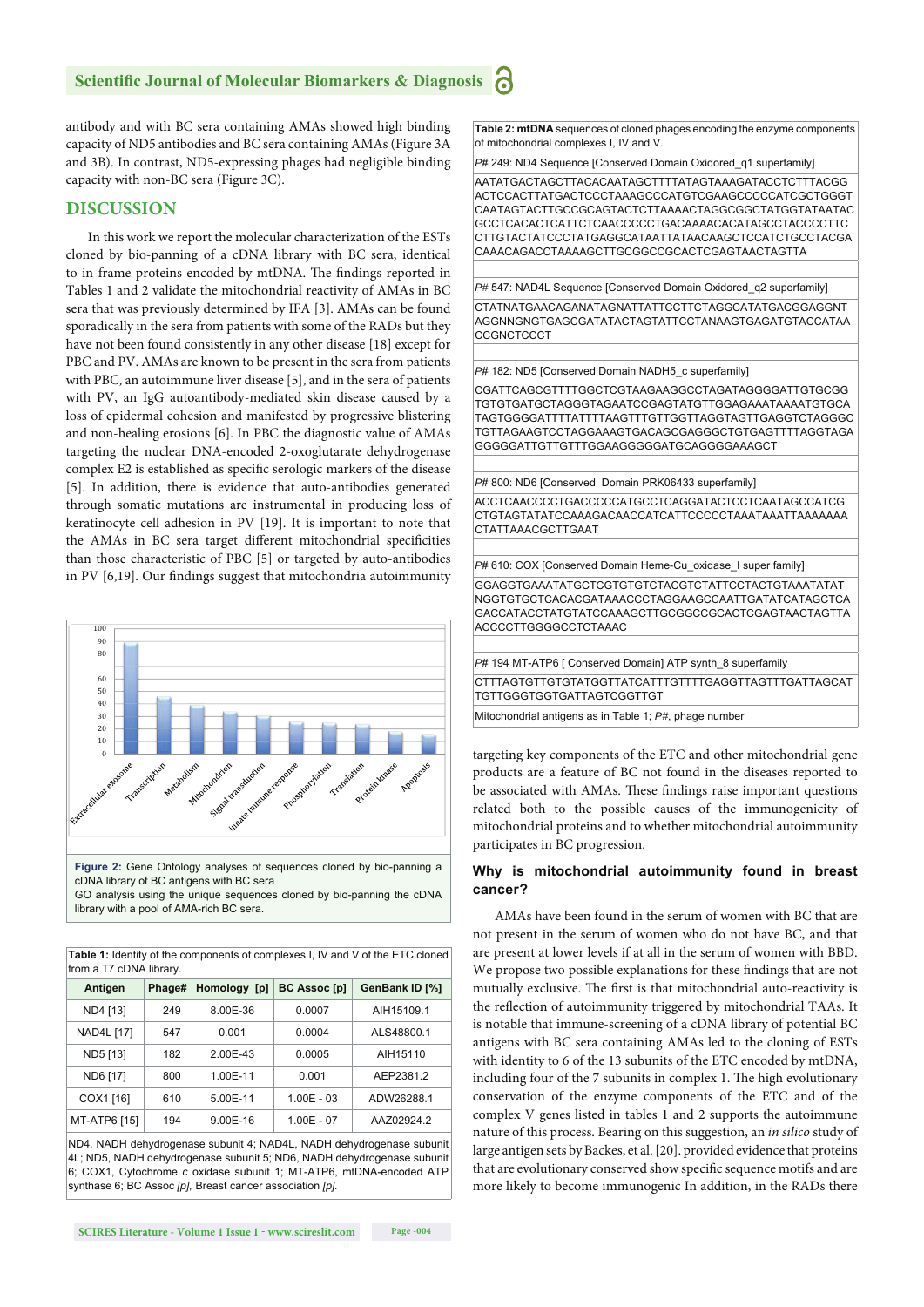

are many examples of auto-antibodies targeting conserved domains included the active sites of enzymes  $[4,21]$ . The seminal work of Eng Tan suggested that conserved epitopes recognized by human autoantibodies might also be included in the active sites of intracellular proteins [4,21]. His work also predicted that autoantibody signatures might provide insight into critical pathways deregulated in cancer. The second possibility to explain our findings stems from the fact that mitochondrial components could arise from cell breakage caused by the inflammation typically associated with primary tumors and also with trauma. Both mtDNA and the N-formylated peptides present in mitochondria but not elsewhere in the cell contain patterns similar to bacterial components and thus can bind to specific receptors and activate the innate immune system [22,23] Indeed, mtDNA and mitochondrial auto-reactivity have been observed developing in both the sera of victims of physical trauma and in sera from patients with cancer [24, 25], including this report.

There is no doubt that somatic mitochondrial mutations frequently occur in breast and other cancers [26-30]; what is not clear in the case of cancer is whether either the mutated mtDNA or the proteins containing somatic mutations are part of the disease etiology and/or pathogenesis. The presence of mtDNA containing heteroplasmies in the serum of cancer patients has long been known, but considerations such as the high level of silent changes in protein coding genes has provoked doubt about the causative role of these mutations [26,27]. More recently, mutations present in cancer patients were shown to have two features not present in the variations that are found in cancer-free individuals [27,30,31] If present in functional mitochondria, such mutations would produce a level of mutant mitochondrial proteins*.* One feature is that a higher proportion of the mutations are found in coding regions, and the other is that a higher proportion of mutations found in cancer patients are absent from mtDNA databases that represent normal geographical variations.

### **Mitochondrial Autoimmunity May be the Link Between Mitochondrial Somatic Mutations and BC**

A unique finding in our work was the cloning of multiple copies of ND5. The recognition of the 16S mitochondrial ribosomal RNA by auto-antibodies in BC sera is of interest because humanin encoded by this gene, and other mitochondrial-derived peptides are thought to be involved in the regulation of apoptosis, insulin sensitivity, and in-

**SCIRES Literature - Volume 1 Issue 1 - www.scireslit.com Page -005**

flammatory markers, all processes that may participate in cancer progression [14]. The bio-panning of numerous identical clones from cDNA libraries has been reported [32] but the cause of cloning redundancy here remains unclear. ND5 is a key component of complex I targeted by auto-antibodies in BC (Table 1). Since variations in the abundance of certain cDNA sequences in libraries are known to occur, cloning redundancy could be attributed to the relative abundance of ND5 mRNA responsible for generating AMAs targeting this molecule in BC tissue. Why would ND5 be especially targeted by autoimmunity in BC? Somatic mtDNA mutations have long been associated with breast and other cancers, particularly involving complex I [26- 31]. Santidrian, et al. [33] presented evidence in support that mitochondrial complex I activity and NAD+/NADH balance regulate BC progression in MDA-MB-435 and in MDA-MB-231 cancer cells. They studied the contribution of complex I activity to BC progression, based on expression of the yeast NADH dehydrogenase Ndi1 in human tumor cells, which can be functionally expressed in mammalian cells, and can restore complex I function in diseased cells. In addition, Sharma et al. showed that Ndi1 expression in tumor cells deficient in complex I can reduce soft agar colony formation and suggested that complex I dysfunction promotes tumorigenesis through ROS alteration and AKT activation [34]. These studies found that interference with tumor cell complex I function enhances metastatic aggressiveness and provided evidence that specific modulation of complex I function can significantly alter tumor growth and metastatic activity [33,34]. They concluded that complex I mutations found in primary tumors of BC patients may play a key role in disease progression. A next generation study [NGS] of the mutational patterns in BC by McMahon and LaFramboise provided evidence that a substantial majority of BC harbor somatic mtDNA mutations and also reported significant enrichment of complex I among somatic mutations [28], although roughly in proportion to gene size. The study of Backes et al found evidence that the probability of the occurrence of somatic mutation is increased in genes with long exons [20]. The ND5 gene, however, is exceptional in having the most somatic mutations after the control region. Furthermore, compared to germ line mutations, all ETC genes have a higher ratio of non-synonymous to synonymous mutations, predicting the production of altered proteins. The study of Park et al. reported the association of heteroplasmic mutations of ND5 and aggressive BC [29]. Other studies have also detected germ line as well as somatic mutations in mitochondrial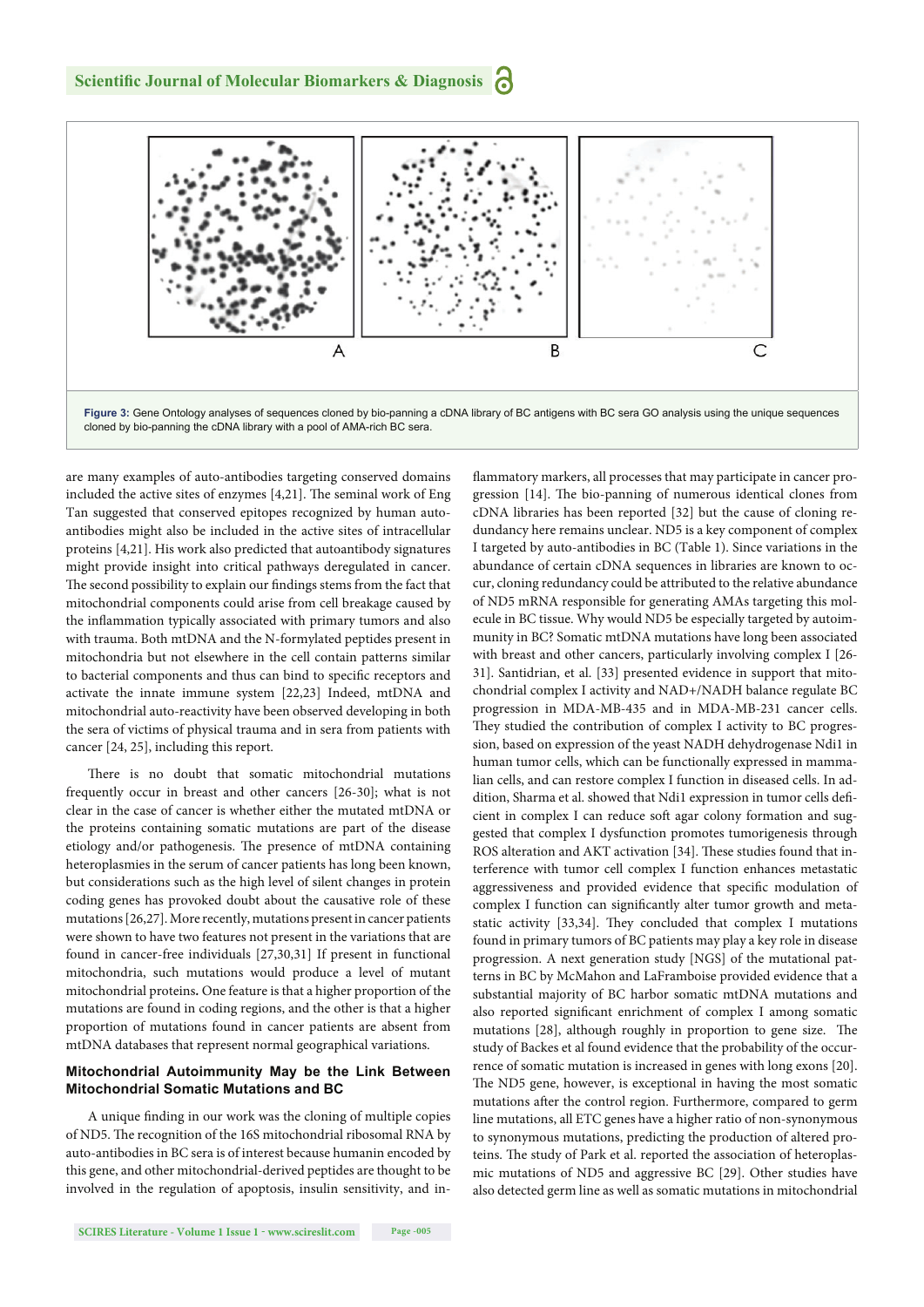protein coding genes such as ATP6, ND1, ND2, COX1, COX3, ND4, ND5 and CytB [Reviewed in refs 26,27]. D-J Tan et al reported somatic mutations in three quarters of the patients with BC, with the majority of the mutations restricted to the control regions (D-loop) of mtDNA, but mutations were also detected in the 16SrRNA, ND2, and ATP6 genes [30]. Relevant to the immunogenicity of the enzymes of the ETC found in our study, an independent line of investigation using trans-mitochondrial cybrids also incriminated the involvement of mtDNA mutations resulting in dysfunction of the mitochondrial respiratory chain and tumorigenesis [Reviewed in ref 35]. Collectively, this method unraveled a major tumorigenic route linking mtDNA mutations to the decrease of the activity of one or more of the respiratory chain complexes, an impaired electron flux along the respiratory chain, associated with increased electron leakage and increased basal ROS production with alteration of mtDNA, resistance to apoptosis, enhanced cell proliferation and growth leading to tumor formation. Here we propose that the immunogenicity of the enzyme components of complex I (Table 1) may be related directly or indirectly to their relative enrichment in somatic mutations [28]. In agreement with this proposal, a direct involvement was suggested by several studies reporting an association between mitochondrial somatic mutations and autoimmunity [36,37]. It has been demonstrated that peptides of mutated or aberrantly expressed mitochondrial proteins can be recognized by the immune system. Chen et al. tested the hypothesis that altered self-proteins derived from mtDNA somatic mutations may play a role in the development of autoimmunity, raising the possibility that mtDNA somatic mutations trigger immune responses [36]. This group provided proof of principle that the immune system can recognize peptides arising from spontaneous somatic mutations. Gu et al reported that damaged mtDNA is associated with increased expression of class I MHC, providing evidence that mutated peptides derived from somatic mutations in mtDNA can be recognized by the immune system [37]. However, the reports of conflicting data [Reviewed in 26,27] suggest that the relationship between mitochondrial somatic mutations and carcinogenesis and / or cancer progression, although compelling, is not straightforward. Indeed, although mitochondrial somatic mutations are prevalent in BC and other cancers, the complexity of carcinogenesis has been again recognized [38]. Although mutated proteins can be recognized by the immune system as non-self and to generate autoantibody responses [36,37], structural changes in mitochondrial antigens as a consequence of mutations may not cause most of the immunogenicity of the gene products reported here. The autoantibody response observed in cancer sera as well as in the sera of patients with RADs targets both mutated and wild type proteins [2,4,20]. In addition, the autoantibody response observed in BC sera is not limited to mitochondrial auto-reactivity as indicated by the GO analysis of all the sequences targeted by auto-antibodies in BC (Figure 2). Moreover, it is possible that AMAs in cancer sera may not be restricted to BC, since mitochondrial mutations have been reported in other cancers [26,27] Still, our findings using IFA in BC sera resembling features typically found in the RADs [3] and the present report showing that auto-reactivity of the enzymes of the ETC is a feature of BC are highly indicative of mitochondrial autoimmunity and together with the reports of a strong association between somatic mitochondrial mutations and BC progression [26,27,29], suggest a link between mitochondrial autoimmunity and somatic mutations. If not directly, how could somatic mutations be causally related to mitochondrial auto-reactivity? A clue can be provided by the reports of an association between mitochondrial somatic mutations and the unfolded protein response [39,40]. A

**SCIRES Literature - Volume 1 Issue 1 - www.scireslit.com Page -006**

central function of the endoplasmic reticulum (ER) is to coordinate protein biosynthesis and cellular secretory activity. Alterations in ER homeostasis cause accumulation of misfolded / unfolded proteins in the ER and in the mitochondrial matrix [39, 40]. To maintain ER / mitochondrial matrix homeostasis, eukaryotic cells have evolved highly specific signalling pathways to ensure that its protein folding capacity is not overwhelmed. The Unfolded Protein Response (UPR), an essential adaptive intracellular mechanism is required if the cell is to survive the ER stress. Proteins that are misfolded in the ER are retained until they reach their native conformation or are retro-translocated back into the cytosol for degradationby the 26S proteasome. However, it is possible that this homeostatic process may be impaired in BC, since the 26S proteasome and other proteins involved in targeting misfolded proteins for degradation are also breast TAAs [41 and unpublished data]. The UPR has been implicated in a variety of diseases including metabolic, neurodegenerative, inflammatory diseases, and is known to be activated in cancer including BC [39,40,42- 46]. We propose that the link between somatic mutations and BC progression may reside in ER and mitochondrial matrix stress caused by somatic mutations leading to the accumulation of unfolded or misfolded proteins. There are multiple reports of somatic mutations causing ER stress triggering the UPR [39,40]. Since mitochondria have their own protein synthesizing machinery [47], accumulation of misfolded proteins in the mitochondrial matrix could occur as a consequence of stress caused by mitochondrial somatic mutations; in addition, ROS are increased in solid tumors [48-50], and it is conceivable that exposure to excessive oxidative insult is an additional factor in producing ER and mitochondrial matrix stress. Todd, et al. [51] have discussed the growing evidence that dysregulation of the UPR may participate in the development of autoimmunity. The linearity of the reactive sequences cloned from the cDNA library in table 2 is compatible with the immune recognition of unfolded or misfolded proteins. Although it is also possible that direct ROS damage to mtD-NA and mitochondrial proteins which undoubtedly occurs [48-50], may contribute to the immunogenicity of mitochondrial proteins in cancer cells, we do not have evidence in support of this possibility. We propose that the link between somatic mitochondrial mutations and BC may be in part indirect, through the generation of AMAs. A causal relationship between mitochondrial somatic mutations via ER and mitochondrial stress and mitochondrial autoimmunity may exist; this hypothesis needs to be examined further. We suggest that an in-depth study of mitochondrial autoimmunity in patients with BC as well as in pre-malignant breast tissue may result in the identification of needed diagnostic and prognostic biomarkers for early aggressive BC.

Relevant to our proposal, there is an established link between chronic inflammation and the generation of solid tumors [52,53]. Chronic inflammation fueled by autoimmune breast tissue damage may provide the rationale for the reported paradoxical association of B-cell hyperactivity and BC progression [54,55]. The proposed model of cancer progression based on mitochondrial autoimmunity implies a vicious cycle of mitochondria/ER stress, immune recognition of accumulated unfolded or misfolded proteins by auto-reactive immune cells, autoimmune damage of the target organ, and chronic inflammation with generation of pro-tumoral signals. Misfolded proteins could be recognized as non-self by auto-reactive immune cells in the context of MHC class II molecules, but other explanations linking the UPR and autoimmunity [51] could explain the generation of mitochondrial autoimmunity. Future studies based on this new paradigm of cancer progression may allow the recognition of the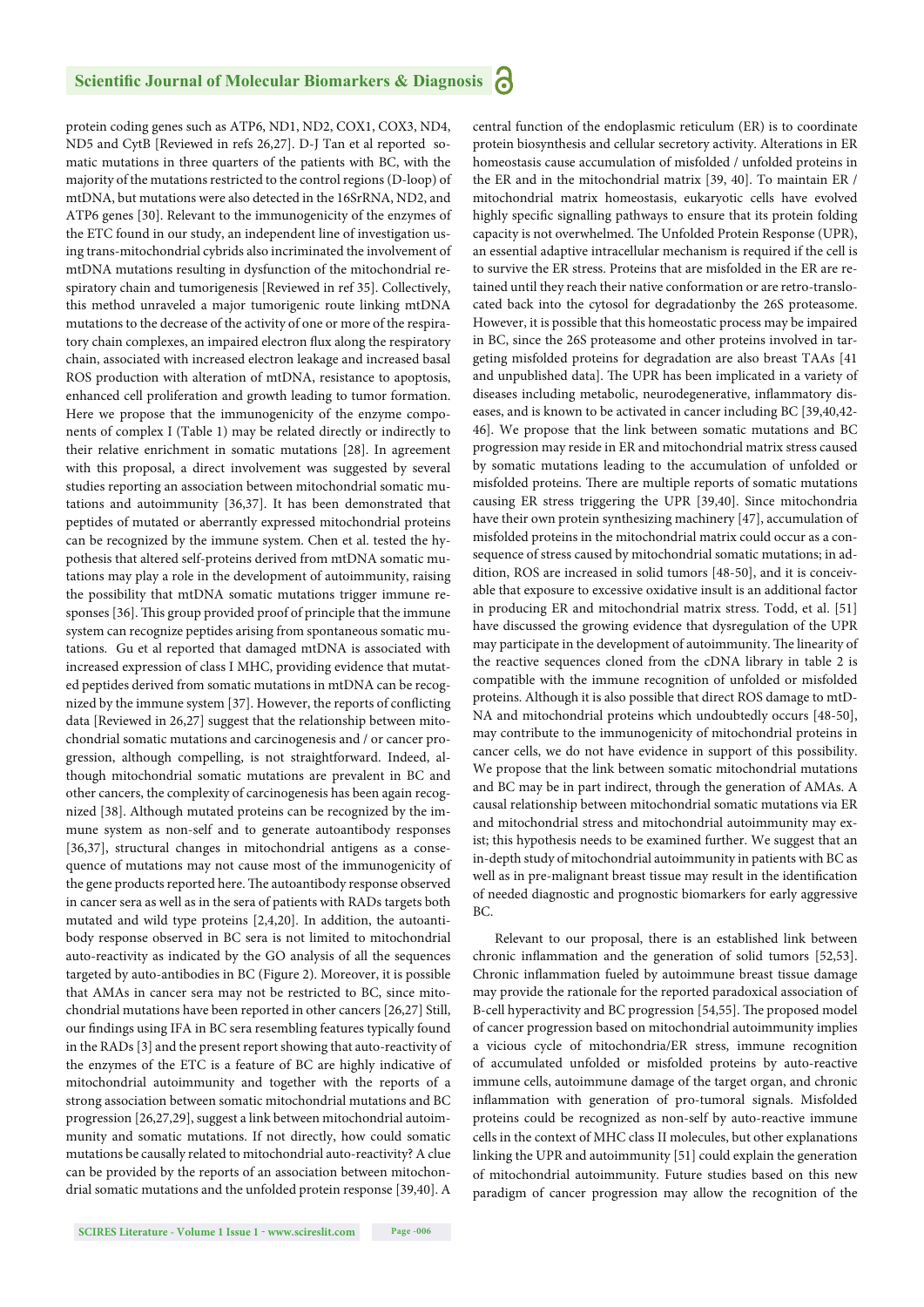pro-tumorigenic effect of autoimmune breast tissue damage resulting in chronic inflammation that may herald the dawn of a new era in the treatment of BC. We suggest that treatment modalities such as protecting the integrity of mitochondria, the induction of tolerance to antigens critically targeted by the autoantibody response, combined with selective suppression of B-cell hyperactivity and antiinflammatory treatment, may contribute to improve the prognosis and decrease the mortality of aggressive BC.

# **SUMMARY**

This is the first report of AMAs targeting the mtDNA-encoded enzyme components of complexes I, IV and V and other gene products encoded by mtDNA in BC sera. We interpret these results as the expression of mitochondrial autoimmunity targeting breast TAAs. We discuss the implications of mitochondrial autoimmunity in BC and propose the hypothesis that there is a causal relationship between the concerted effect of mitochondrial somatic mutations and ROS insult producing ER and mitochondrial matrix stress leading to the accumulation of unfolded or misfolded proteins and to activation of the UPR. We further hypothesize that targeting of multiple breast TAAs by AMAs and other auto-antibodies in concert with inflammatory cytokines may cause autoimmune breast tissue damage resulting in chronic inflammation. In the RADs multiple auto-antibodies targeting TAAs in target organs are pathogenic and responsible for autoimmune tissue damage [56-59]. The importance of the B cell response, and the pathogenic action of auto-antibodies and inflammatory cytokines as effectors of autoimmune tissue damage in the RADs has been widely recognized and we suggest that autoimmune damage leading to chronic inflammation and a protumorigenic effect in BC may also be B cell-dependent. This proposal implies autoantibody internalization allowing the access of autoantibodies to their intracellular targets. Penetration of autoantibodies into cells has been demonstrated in multiple studies since the report of Reichlin, et al. [60] [reviewed in ref 61]. Following the model of the RADs such as rheumatoid arthritis and systemic lupus erythematosus in which autoantibody biomarkers can be demonstrated in the sera of patients many years before the clinical diagnosis of the disease  $[4,62,63]$ , we suggest that the pro-tumorigenic effect of autoimmune breast damage is a forerunner of BC and this could be detectable in the pre-clinical phase of the disease.

# **ACKNOWLEDGMENTS**

This work was supported by R01 122277 from the NCI [PI F Fernández Madrid]. We regret that due to space limitations we are unable to cite a large number of important papers which have contributed to this complex field of investigation. We are grateful to Drs. Frederick Miller and Stephen Ethier for their generous gift of the BC cell lines used in this study, to Miss Analicia Hankonen for her able contribution to the art work, to Ms Maggie Zhang who contributed substantially to the initial statistical analysis and to Drs. Xinbo Zhang and Naimei Tang for their technical support in the early phases of this project.

# **REFERENCES**

- 1. Sahin U, Tureci O, Schmitt H, Cochlovius B, Johannes T, Schmits R, et al. Human neoplasms elicit multiple specific immune responses in the autologous host, Proc Natl AcadSci USA. 1995; 92: 11810-11813. https://goo.gl/7giAwm
- 2. Tan EM. Auto-antibodies as reporters identifying aberrant cellular

mechanisms in tumorigenesis. J Clin Invest. 2001; 108: 1411-1415. https://goo.gl/PBYkHJ

- 3. Fernández Madrid F, Maroun MC, Olivero OA, Long M, Stark A, Grossman LI, et al. Autoantibodies in breast cancer sera are not epiphenomena and may participate In carcinogenesis. BMC Cancer. 2015; 15: 407. https://goo.gl/vFm0mV
- 4. Tan EM. Anti nuclear antibodies: diagnostic markers of autoimmune diseases and probes for cell biology. Adv Immunol. 1989; 44: 93-151. https://goo.gl/gJ31SY
- 5. Gershwin ME, Mackay IR, Sturgess A, Coppel RL. Identification and specificity of a cDNA encoding the 70 kd mitochondrial antigen recognized in primary biliary cirrhosis. J Immunol. 1987; 138: 3525-3531. https://goo.gl/7tO4ex
- 6. Marchenko S, Chemyavsky AI, Arredondo J, Guidi V, Grando SA. Antimitochondrial antibodies in pemphigus vulgaris. A missing link in disease pathophysiology. J Biol Chem. 2010; 285: 3695-3704. https://goo.gl/T6gKYX
- 7. Fernández Madrid F, Maroun M-C, Abrams J, Chen W, Peebles C, et al. Mitochondrial autoimmunity in breast cancer. 8th International Congress on Autoimmunity, Granada, Spain.
- 8. Miller BE, Miller FR, Wilburn D, Heppner GH. Dominance of a tumor subpopulation line in mixed heterogeneous mouse mammary tumors. Cancer Res. 1988; 48: 5747-5753. https://goo.gl/ZON0aC
- 9. Fernández-Madrid F, Tang N, Alansari H, Granda JL, Tait L, Amirikia KC, et al. Autoantibodies to Annexin XI-A and other autoantigens in the diagnosis of breast cancer. Cancer Res. 2004; 64, 5089-5096. https://goo.gl/Thm7MU
- 10. Altschul SF, Gish W, Miller W, Myers EW, Lipman DJ. Basic local alignment search tool. J Mol Biol. 1990; 215: 403-410. https://goo.gl/bZGTcJ
- 11. Kent WJ, Sugnet CW, Furey TS, Roskin KM, Pringle TH, Zahler AM, et al. The human genome browser at UCSC. Genome Res. 2002; 12: 996-1006. https://goo.gl/ufKmha
- 12. Gray KA, Yates B, Seal RL, Wright MW, Bruford EA. Genenames.org: the HGNC resources in 2015. Nucleic Acids Res. 2015; 43: D1079-85. https://goo.gl/XOKhwR
- 13. Gianoarli L, Luiselli D, Crivello AM, Lang M, Ferraretti AP, De Fanti S, et al. Mitogenomes of polar bodies and corresponding oocytes. PLoS One. 2014; 9: e102182. https://goo.gl/Ths92T
- 14. Guo B, Zhai D, Cabezas E, Welsh K, Nourafni S, Satterthwait AC, et al. Humanin peptide suppresses apoptosis by interfering with Bax activation. Nature. 2003; 423: 456-461. https://goo.gl/Fx5wj1
- 15. Boyer PD. The ATP synthase--a splendid molecular machine. Annu Rev Biochem. 1997; 66: 717-749. https://goo.gl/ngnBqP
- 16. Kivisild T, Shen F, Wall DP, Do B, Sung R, Davis K, et al. The role of selection in the evolution of human mitochondrial genomes. Genetics. 2006; 172: 373- 387. https://goo.gl/ehNzmj
- 17. Venter JC, Adams MD, Myers EW, Li PW, Mural RJ, Sutton GG, et al. Science. 2001; 291: 1304-1351. https://goo.gl/DgP42R
- 18. Fritzler MJ, Manns MP. Anti-mitochodrial antibodies. Clin Appl Immunol Rev. 2002; 3: 87-113.
- 19. Chen Y, Cherniavasky A, Webber RJ, Grando SA, Wang PH. Critical role of the neonatal Fc receptor (FcRn) in the pathogenic action of anti mitochondrial auto antibodies synergizing with anti-desmoglein auto antibodies in pemphigus vulgaris. J Biol Chem. 2015; 290: 23826-23837. https://goo.gl/XcUJCT
- 20. Backes C, Ludwig N, Leidinger P, Harz C, Hoffman J, Keller A, et al. Immunogenicity of autoantigens. BMC Genomics. 2011; 12: 340. https://goo.gl/u7Z8em
- 21. Chan EKL, Tan EM. Human autoantibody-reactive epitopes of SS-B / La are highly conserved in comparison with epitopes recognized by murine monoclonal antibodies. J Exp Med. 1987; 166: 1627-1640. https://goo.gl/xn9vvA